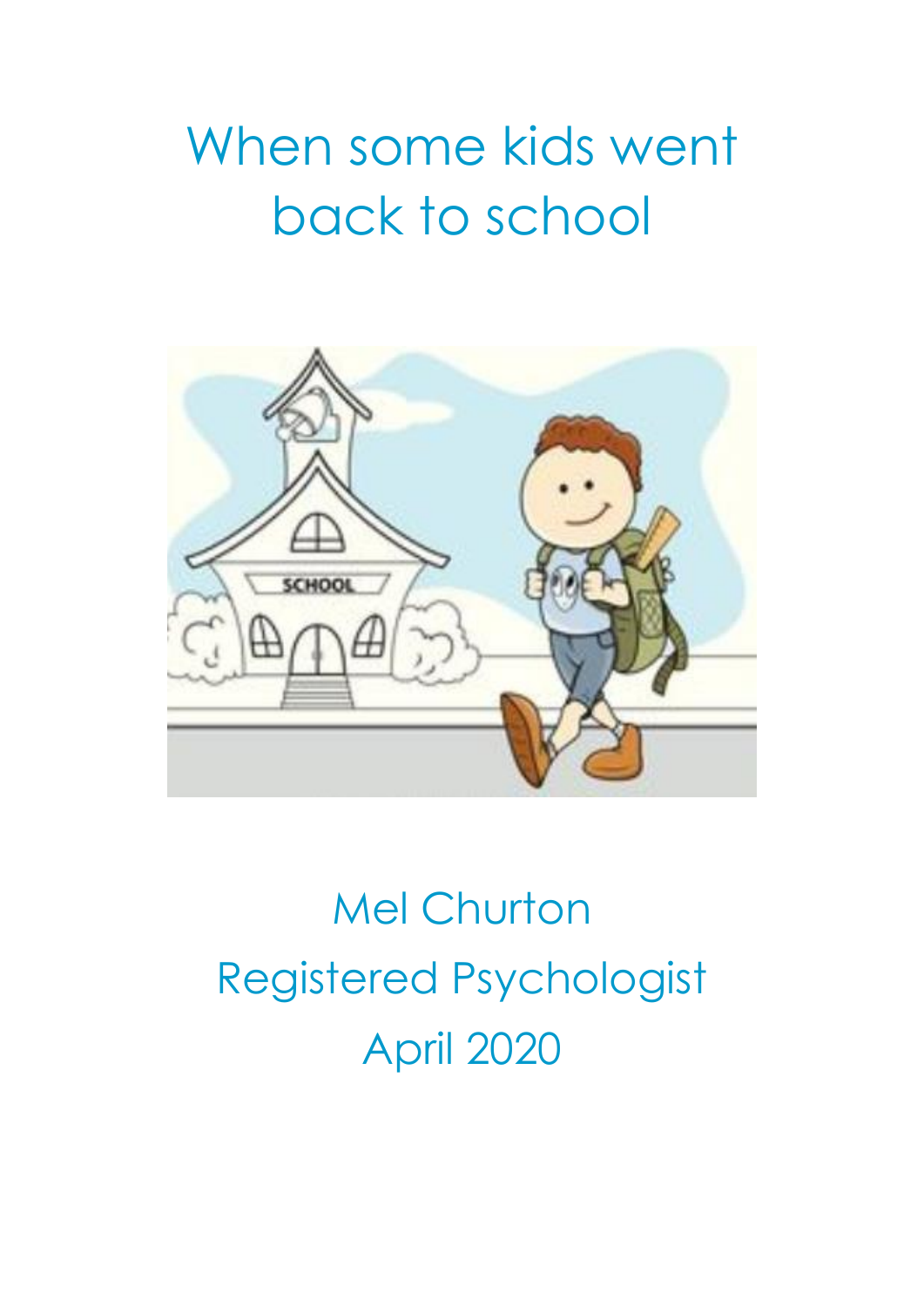A nasty bug called COVID-19 made people sick. It spread around the world.



Our Prime Minister said the best thing to do is to go home and stay safe. This was called **Lockdown Level 4**.

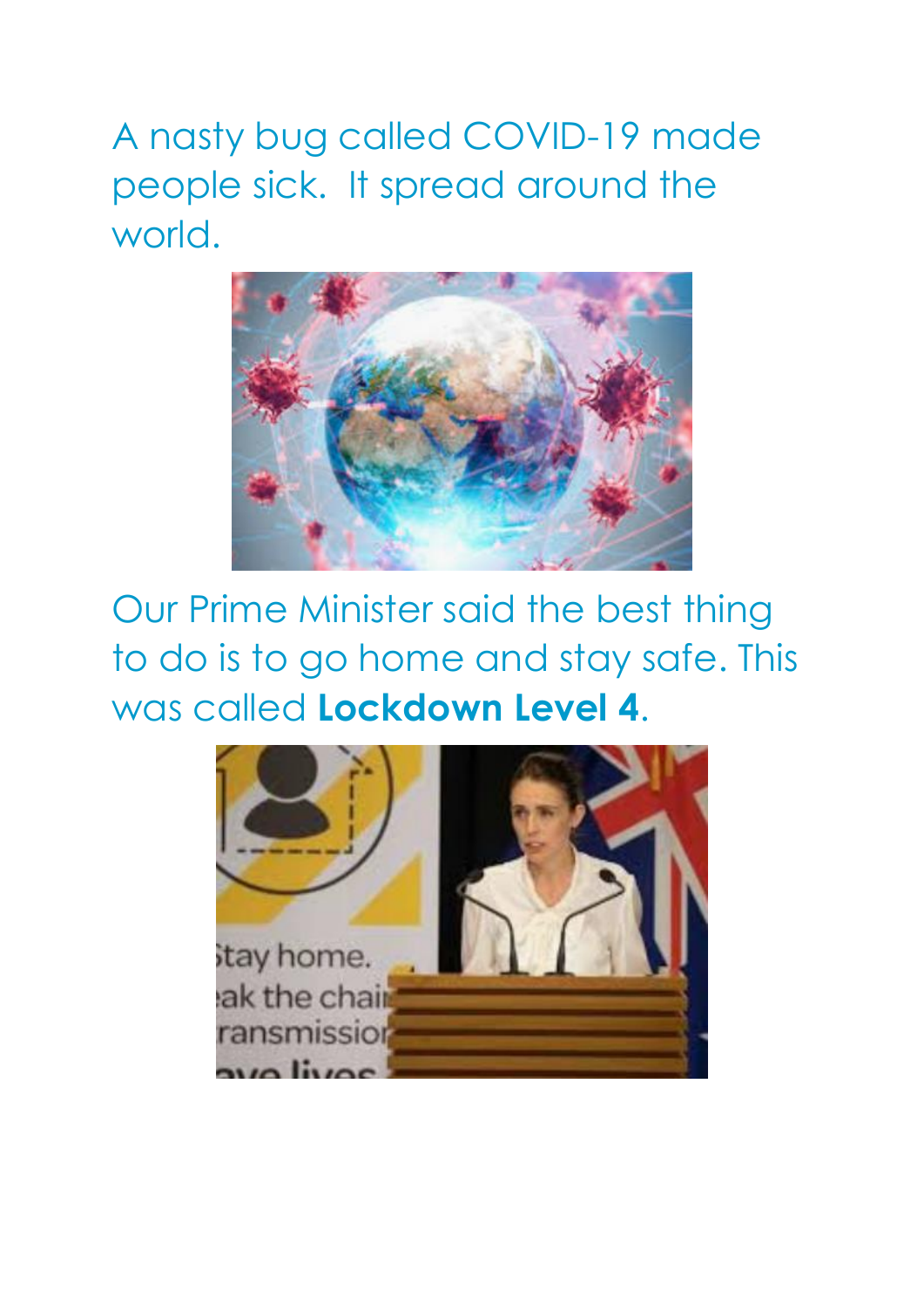So everyone went home and stayed in their 'bubble'.



After a while, less people were getting sick. Lots more people were getting better.

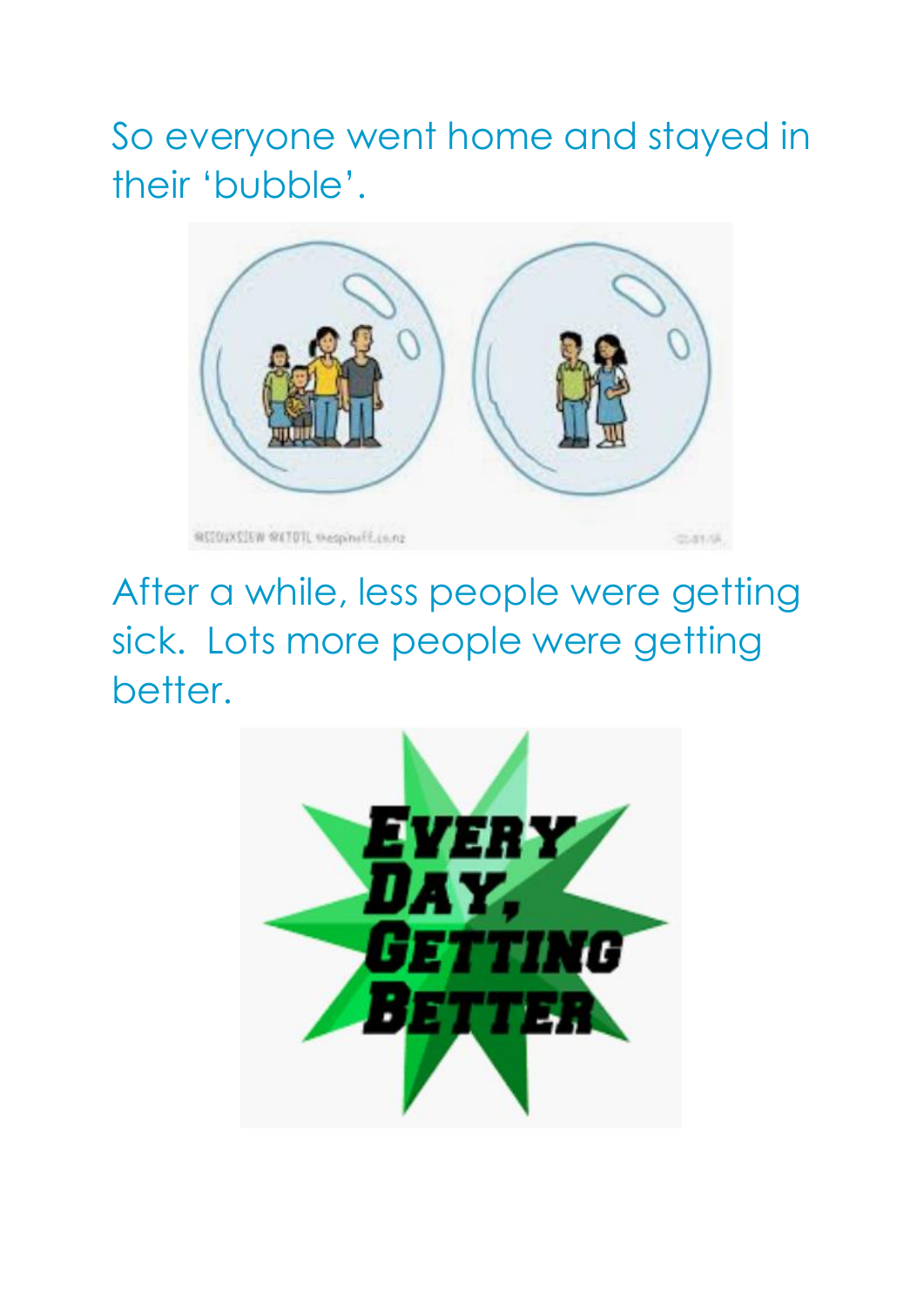The Prime Minister said it was ok to go to **Level 3 of Lockdown**. Some people could go back to work.



If there was no one at home to look after the kids, **some kids** could go back to school.



So a few kids went back to school.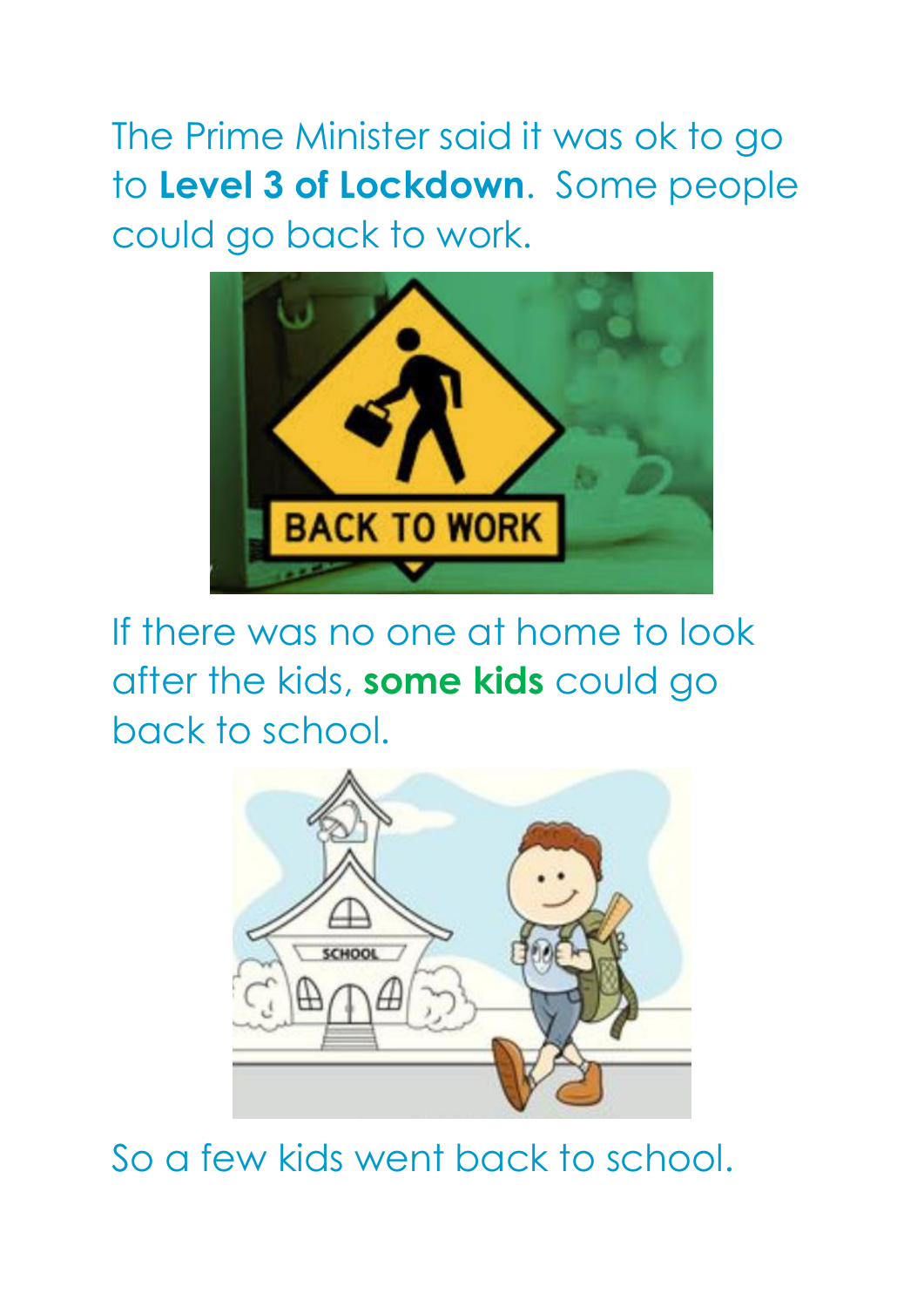School looked the same **but it wasn't**:

- There were only a few kids there
- They had to stay in small 'bubbles' so they kept nice and safe
- The teachers were there to take care of the kids but in a different way
- The kids did activities and booklets and on line learning, not taught stuff
- It was more like the learning the kids did when they were at home than normal school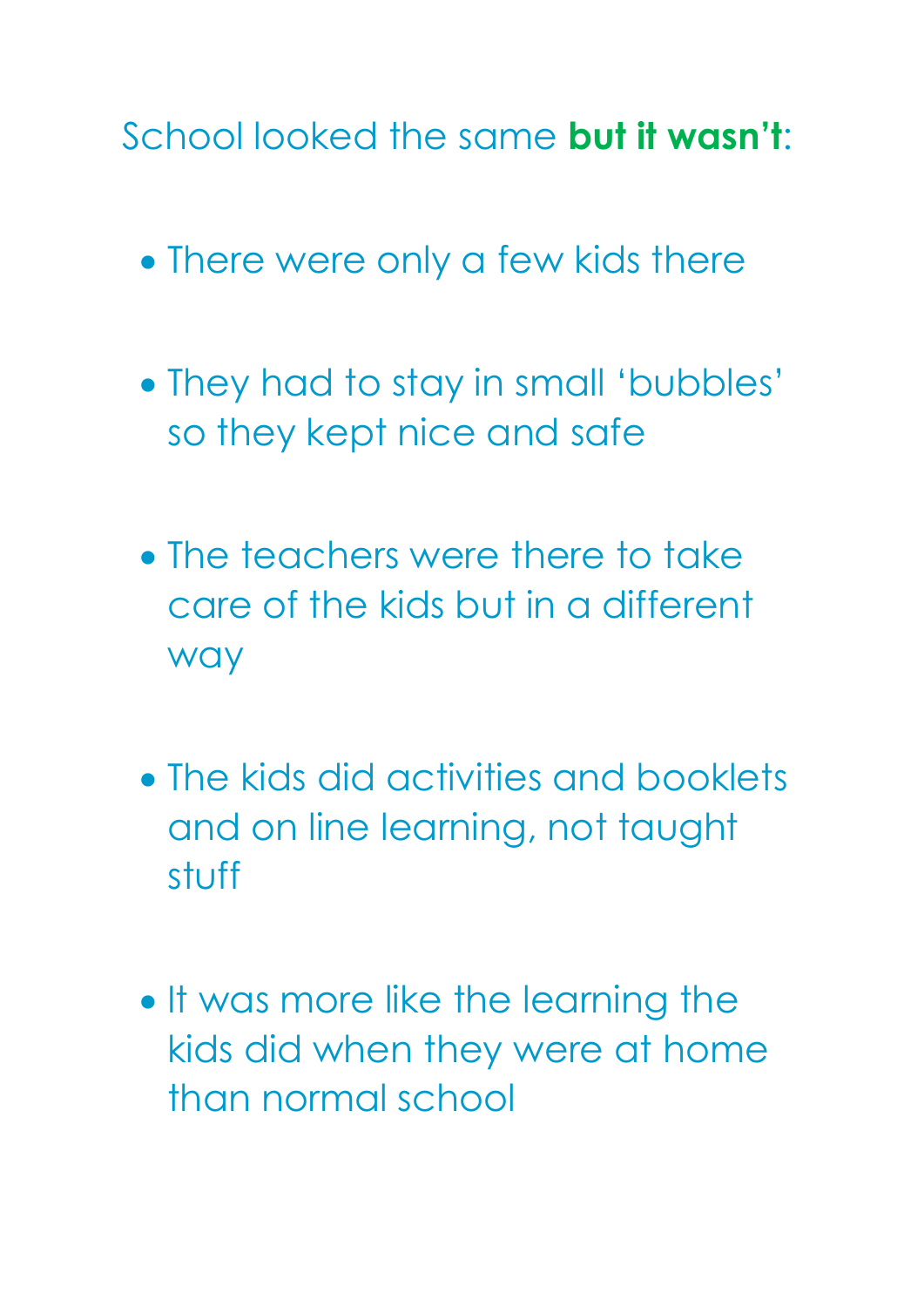The playtimes were **different** too:

 The kids all had their own special exercise time and they had to stay in their small 'bubbles'.

Everyone had to **follow the COVID-19 rules:**

- √Don't get too close to other people
- √Cough and sneeze into your elbow
- √Put your used tissues in the bin
- √Don't share drink bottles
- √Wash your hands carefully
- √Stay home if you are sick

All of this was **super important** to keep everyone safe.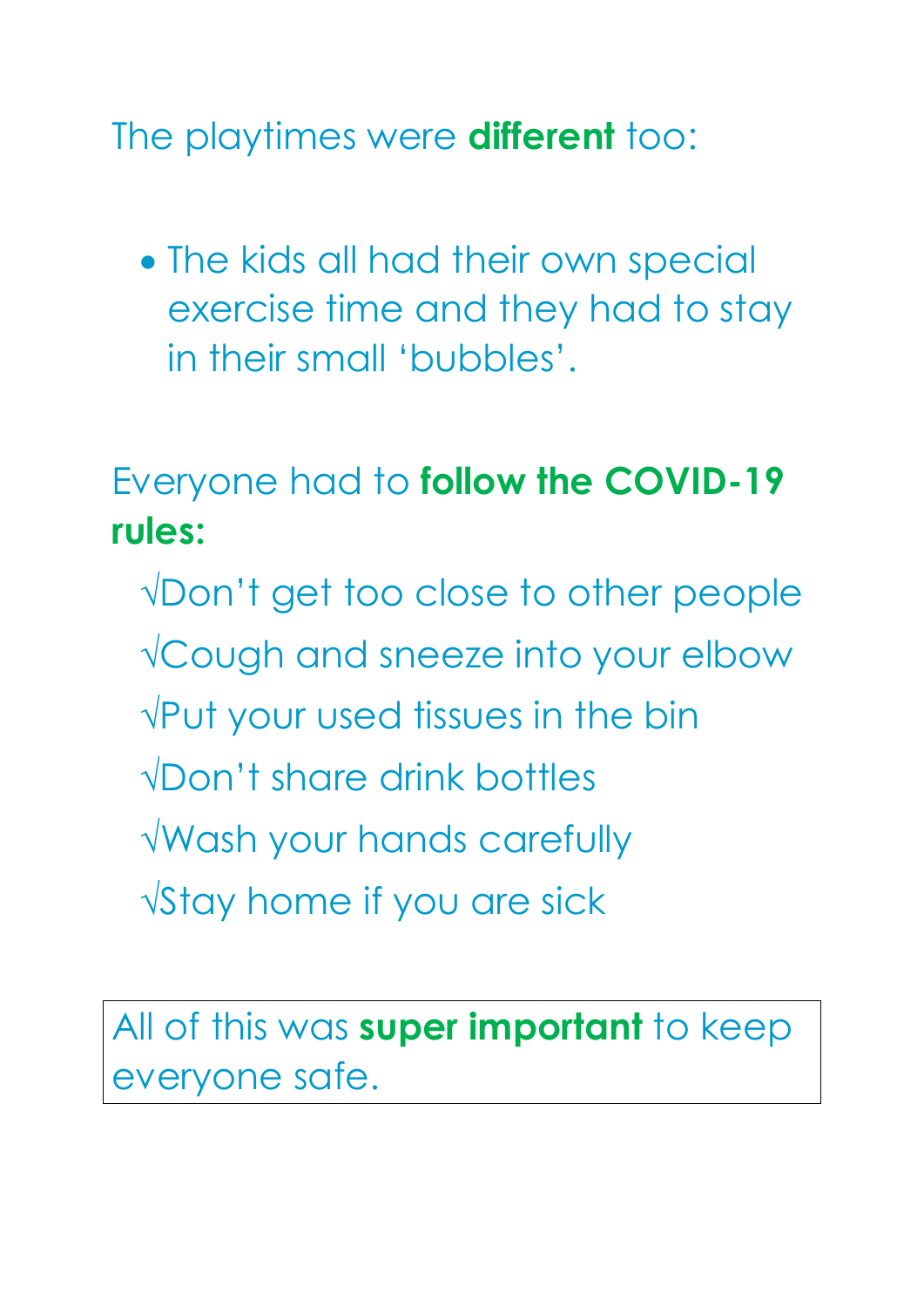Level 3 was a **strange kind of different** but the kids soon got used to it:

They did their work

They stayed in their bubbles

They followed the COVID-19 rules

After a while, **more people got better** and the bug wasn't around so much.